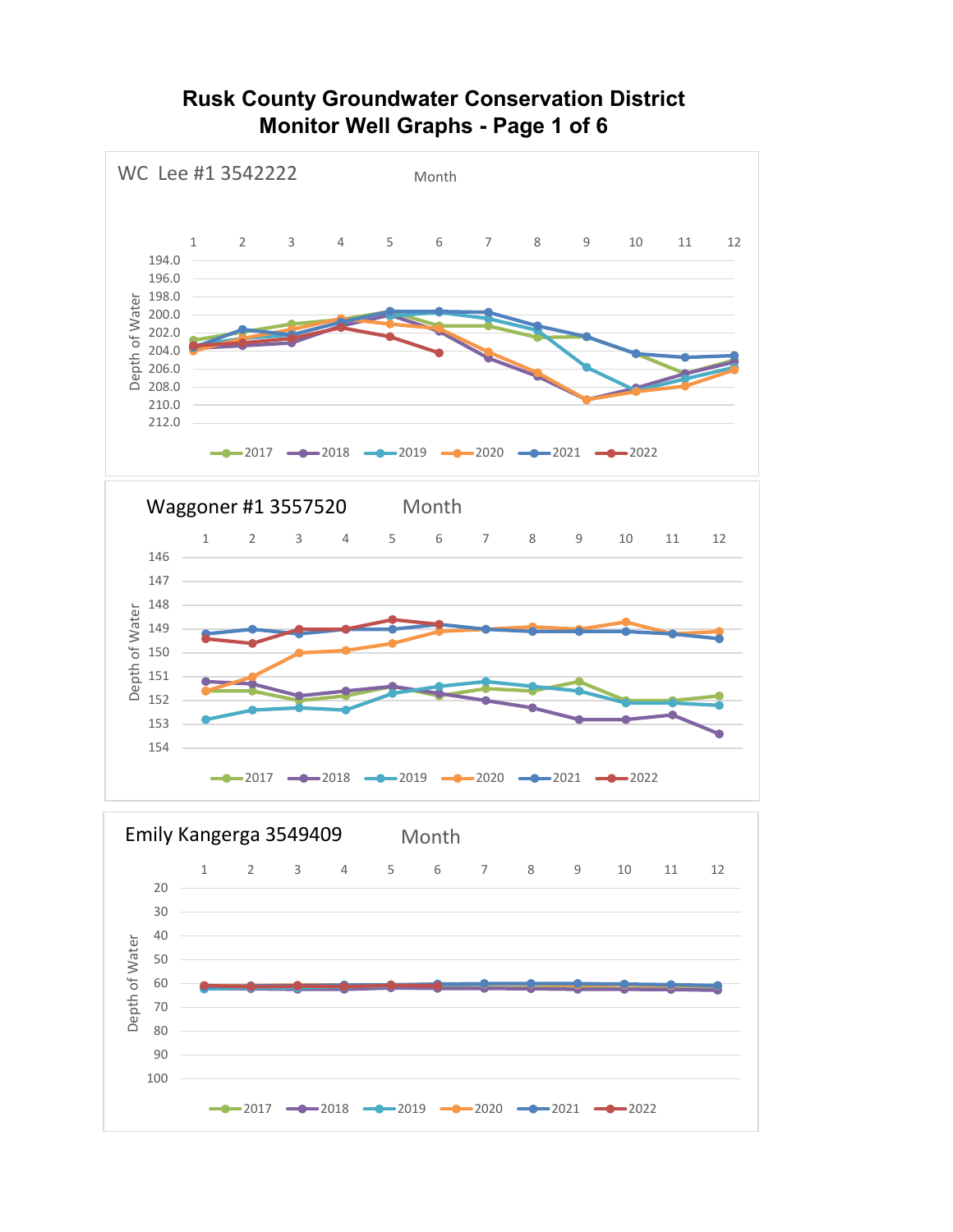

### **Rusk County Groundwater Conservation District Monitor Well Graphs - Page 2 of 6**

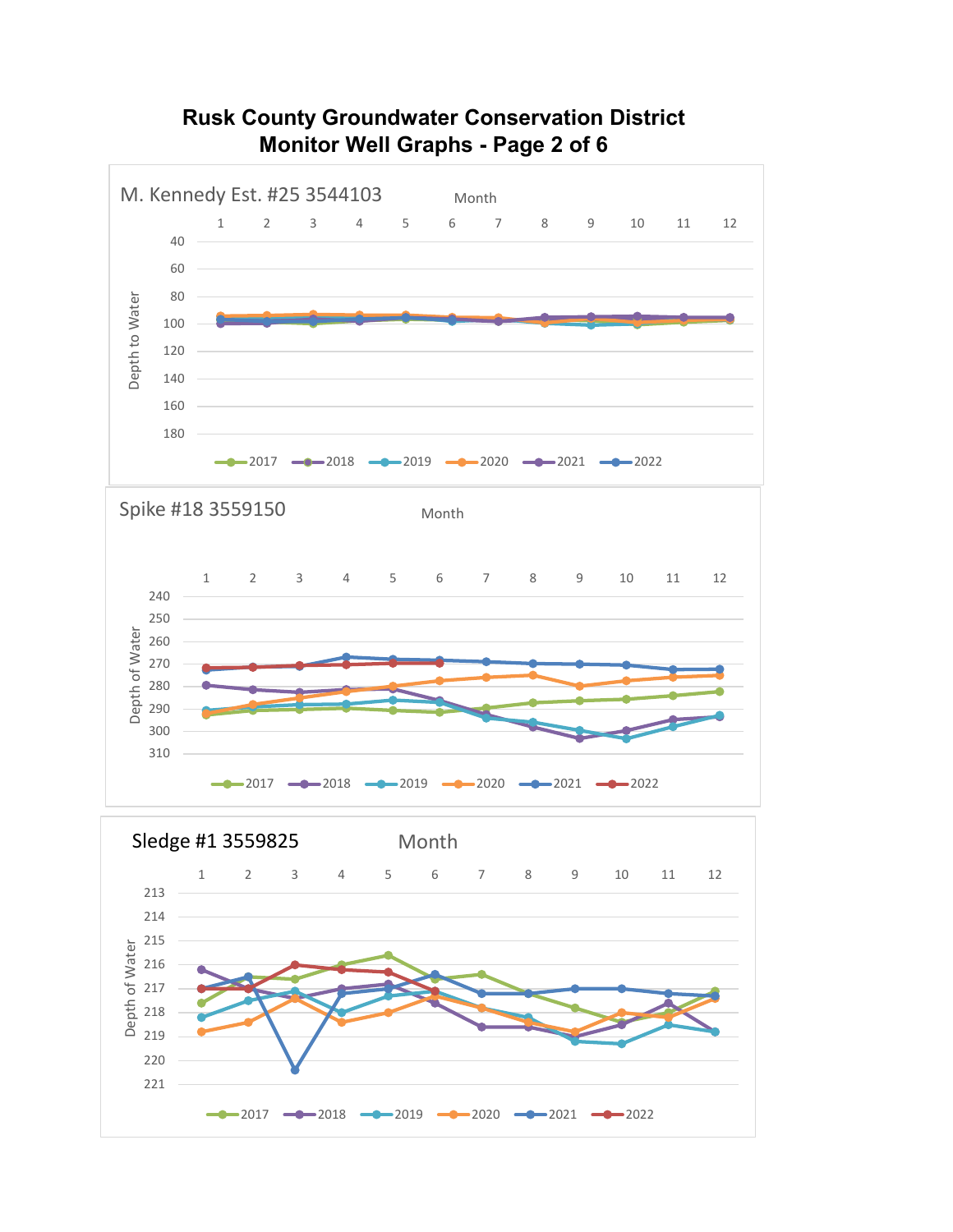





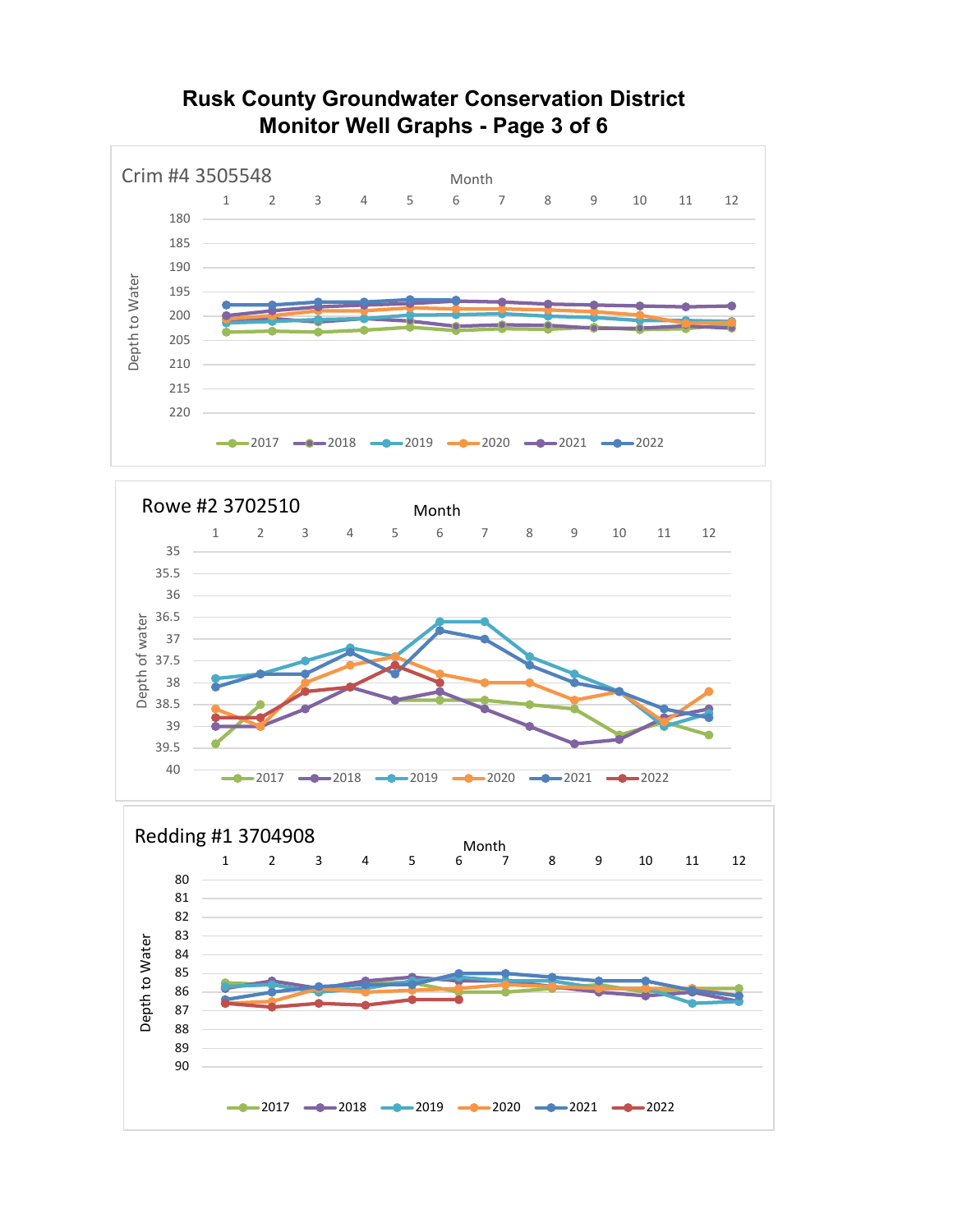# **Rusk County Groundwater Conservation District Monitor Well Graphs - Page 4 of 6**

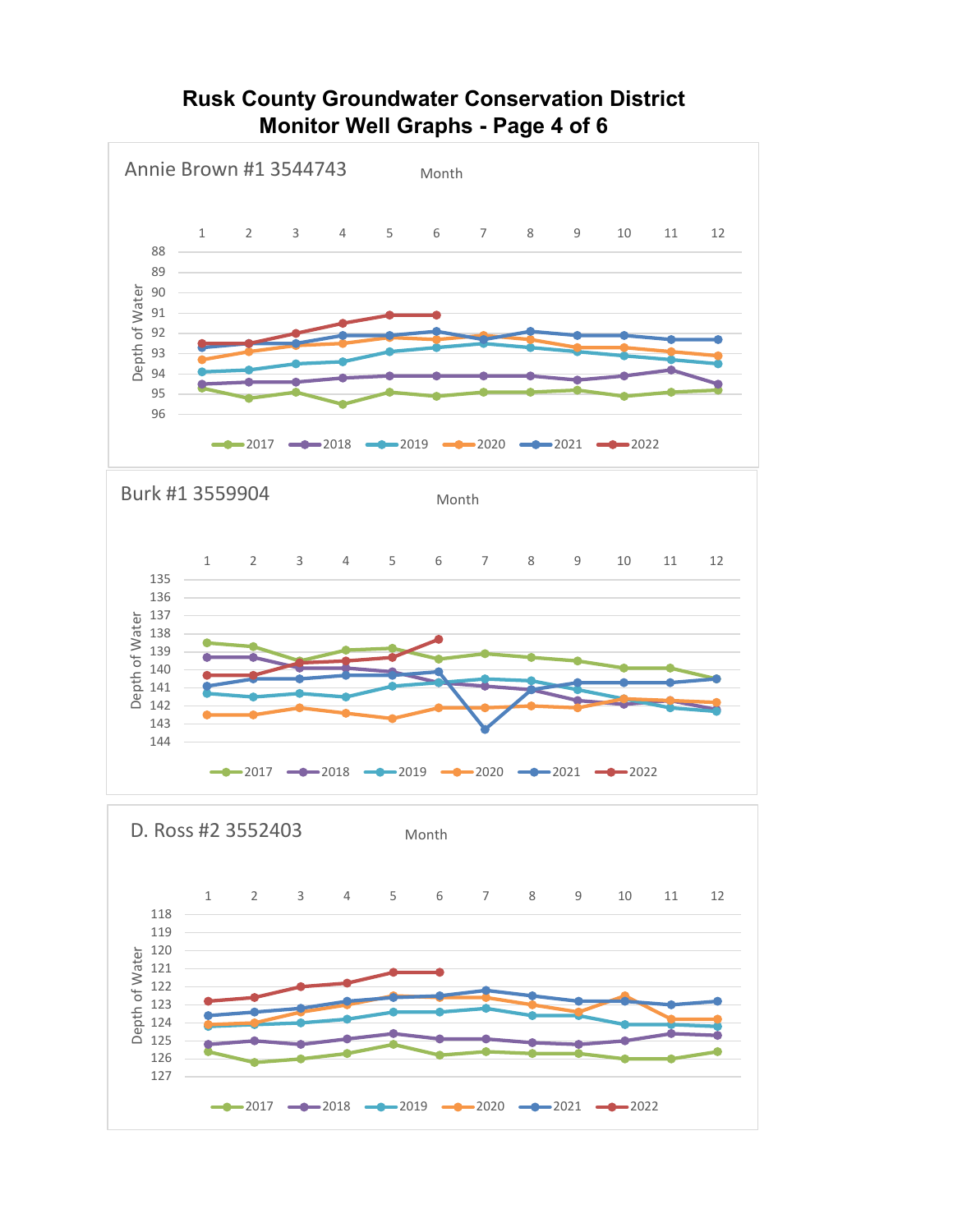### **Rusk County Groundwater Conservation District Monitor Well Graphs - Page 5 of 6**